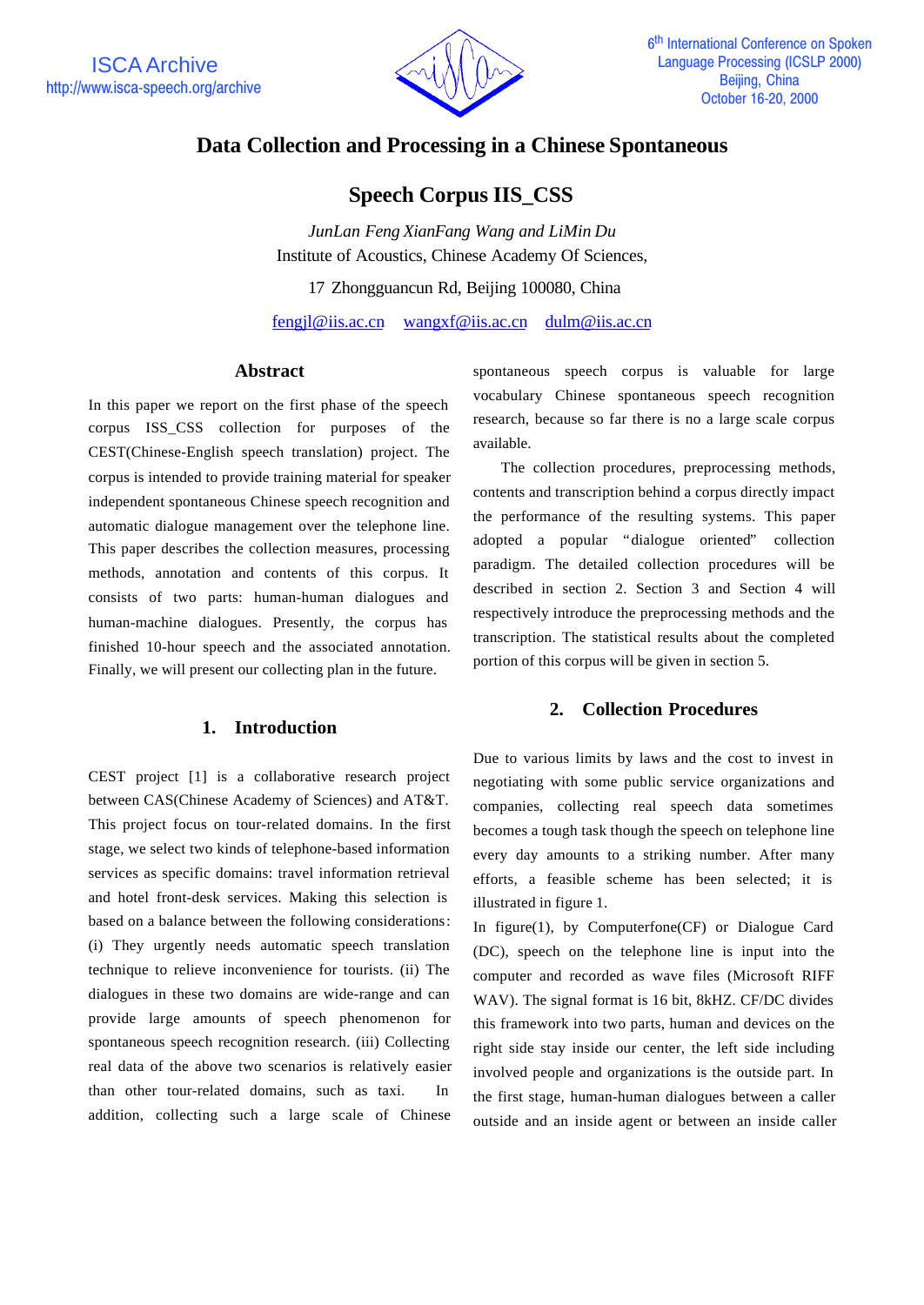and a real information center. Inside callers consist of employees in our laboratory and visitors who have real needs or would like to contribute to this corpus. Outside callers include all people who need helpful travel information or volunteer to make contributions to this research project. We encourage more calls by providing some small gifts to callers. By these two ways, in two months, we have collected about 300 human-human dialogues including 8-hour speech. During this process, we gradually build a test spoken dialogue system by integrating the general dialogue management framework proposed by us in [2] and "Wizard of Oz" (WoZ) [3] technique. Using this system, we can collect humanmachine dialogues, which more directly contribute to the resulting spoken language system, and provide opportunities to examine and improve the system by experiences in a real life. Currently two-hour humanmachine dialogues have been collected. It is expected that 40-hour speech corpus can be finished in about one year.

# **3. Data processing**

In our strategy, all sounds in a dialogue have been recorded and saved as a file. A dialogue averages about 2.5 minutes, such a large file is not convenient for annotation and other further processing for speech recognition. Hence, we use off-line signal processing technique to determine the beginning point and the end point of speech by a self-adaptation silence detection algorithm. In this method, a dialogue will be divided into several or dozens of utterances which average time is 3 seconds; silence segments between two utterances will be deleted in this stage.

### **4. Annotations**

Annotation of spontaneous speech is a tough work. The difficulties result from almost unlimited speech events in spontaneous speech. In order to classify all these events into finite special codes and language symbols, drawing a uniform and detailed criterion for various spontaneous items is first necessary. In addition, an appropriate

software tool will be helpful to improve the transcribing efficiency and quality of annotations.

#### **4.1 The Criteria of annotation**

For a speech corpus, the contents of its annotations in a corpus determine its usability and usability range. Though we intended to firstly focus our research on mandarin, and low noise environment spontaneous speech, these conditions can not be controlled and met while collecting speech in real life. So, in order to facilitate our research, in IIS\_CSS corpus, annotation is composed of two different parts. One part contains the general information of an utterance, such as dialects, mood, environment noise and the speaker's sex.. The second part includes texts corresponding to each speech segments.

First, we will introduce the criteria of labeling general information for ISS\_CSS. We classify dialects in Chinese speech into ten distinct types besides mandarin, transcribers select one of them for each utterance. Annotating dialects can help us to select utterances to formulate a right training set or test set and to control the regional distribution of speakers in this corpus. Mood means the speaker's evident aptitude. When transcribing, transcribers subjectively assess and make a choice of several listed items. Environment noise has been quantified to three levels; transcribing this information serves to study on robust speech recognition. Labeling the speaker's sex facilitates us to balance the proportion of males and females in corpus.

The second part, text annotation is the main body of the annotation task. Transcribing written language is easy because human has gained a high ability to map speech segments to words. his native language But for spontaneous speech including many speech events which can not be represented by common Chinese characters, it becomes difficult. To a certain extent, this diffculty results from our daily habit to ignore instead to classify these events. Another main reason comes from these events themselves has no evident acoustic stability. Considering the limits of human's ability to distinct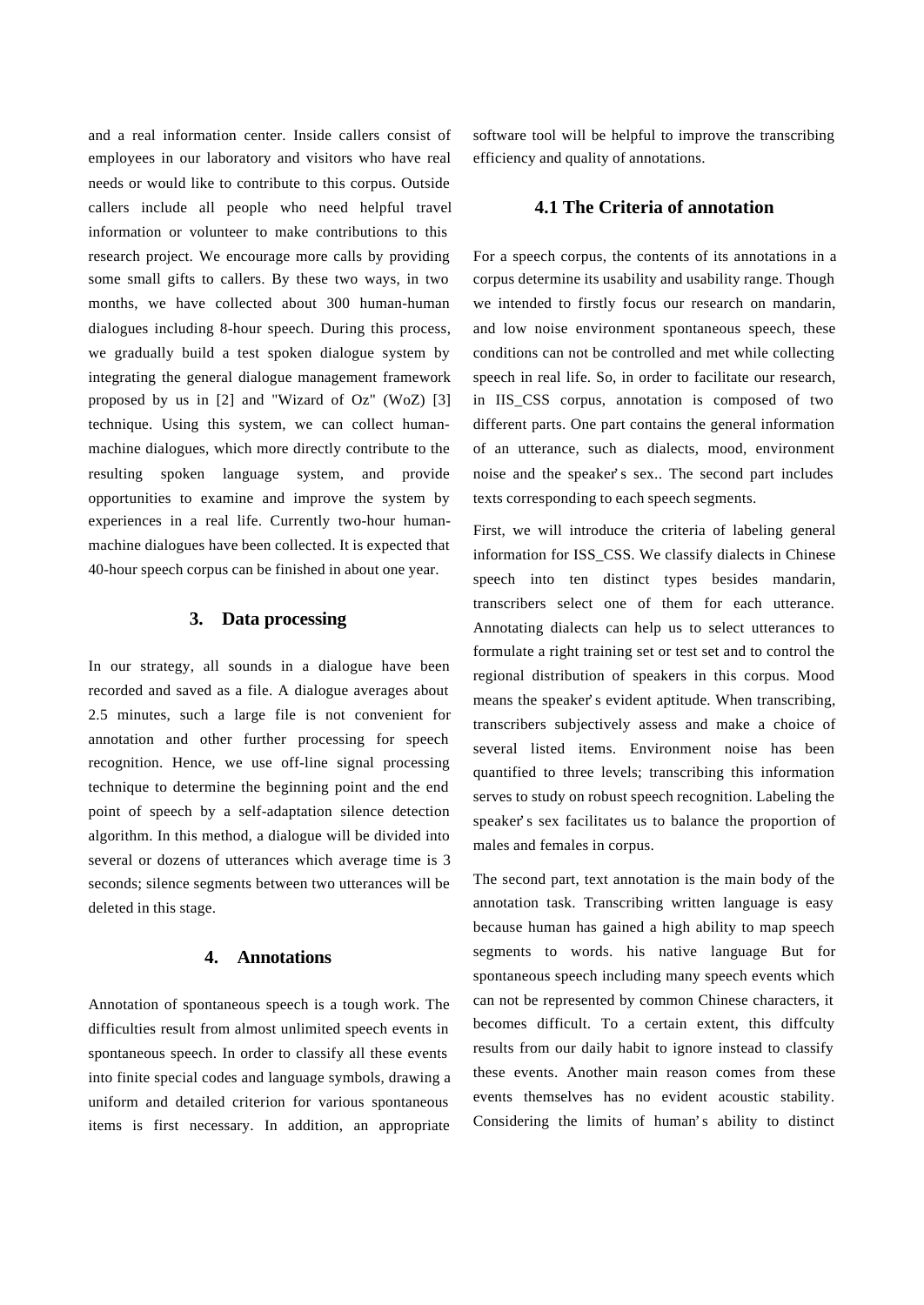between non-written language speech events[4][5] and some experiences of other successful corpus, we compressed almost unlimited such special speech events into seven symbols which were listed in table 1.

ISS\_CSS corpus aims to provide speech material for acoustic modeling and textual material for language modeling and dialogue management models. So we first transcribe common speech with Chinese characters which will be used to train language models and automatically create dialogue framework, and then automatically convert them to sequences of Pinyin (Chinese syllables) which serve to train acoustic models. Due to some Chinese characters have different pronunciations depending on context, transcribers are required to check their associated Pinyin. Thus, the whole label symbol set consists of Chinese characters, Pinyin, special label codes.

Another two remained problems are about mispronunciation and number. Mispronunciation often occurs in daily life. For example the speaker probably read Chinese character " ", which correct pronunciation is "shan1", as "san2". The last number is the tone . For this condition, we transcribe its associated speech segment to " (san2)" to record text and pronunciation. Arabia representation of numbers is a natural method, but it can not map to a single pronunciation. So, transcribers are required to transcriber all numbers with Chinese characters.

# **4.2 annotation cost**

Annotations were performed by trained transcribers, usually our employees, who have assisted speech research for no shorter than one year and have good working records. In our experience, the annotation of an entire call of approx. 4 minutes speech took about 60 minutes.

An annotation tool software has been developed, in which speech segments can be selected freely and replayed; label codes listed in a box can be added by double click; necessary time stamps can be provided by simple click on button "BeginStamp" or "EndStamp". All these work

together aim to reduce transcribers' workload and the possibility to make errors. As soon as a sequence of Chinese characters, label codes and time stamps has been finished for an utterance, it will be automatically transferred to a sequence of PinYin (Chinese syllables) and label codes by a automatic pronunciation notation module. Since some Chinese characters have several pronunciations, sometimes transcribers' need to select proper pinyin-labels for these special Chinese characters.

In order to assure the validity of annotation, we arrange three-step labeling procedure for each utterance, each step is completed by different transcribers. The first transcriber only annotates texts for each utterance. The second annotate the general information and check the common Chinese characters. The third one check the label codes for special speech events. In each step, the transcriber's code is recorded.

### **5. Statistical Results**

From the transcription, some figures have been computed in order to evaluate the coverage of this corpus. Currently the corpus available is one forth of the entire corpus foreseen in front of project requirements. The corpus contains 350 calls, 4600 utterances, 10-hour speech. According to our record , 147 speakers (93 males, 54 females) has contributed their speech. Currently only 5 percent of utterances fall into special dialects. 85 percent of speech were spoken in office-like environment. The occurrence counts of numbers, and spontaneous speech events were listed in Table 1.

## **6. Conclusion**

This paper reports our progress in collecting corpus for CEST project. Collecting procedures, data processing, transcription has been explained in detail. This corpus will be completely finished by 2000, November in our plan. In the future, the transcription will be expanded to serve for translation. Further more, we will continually collect other domain-specific corpus and close-speaking corpus.